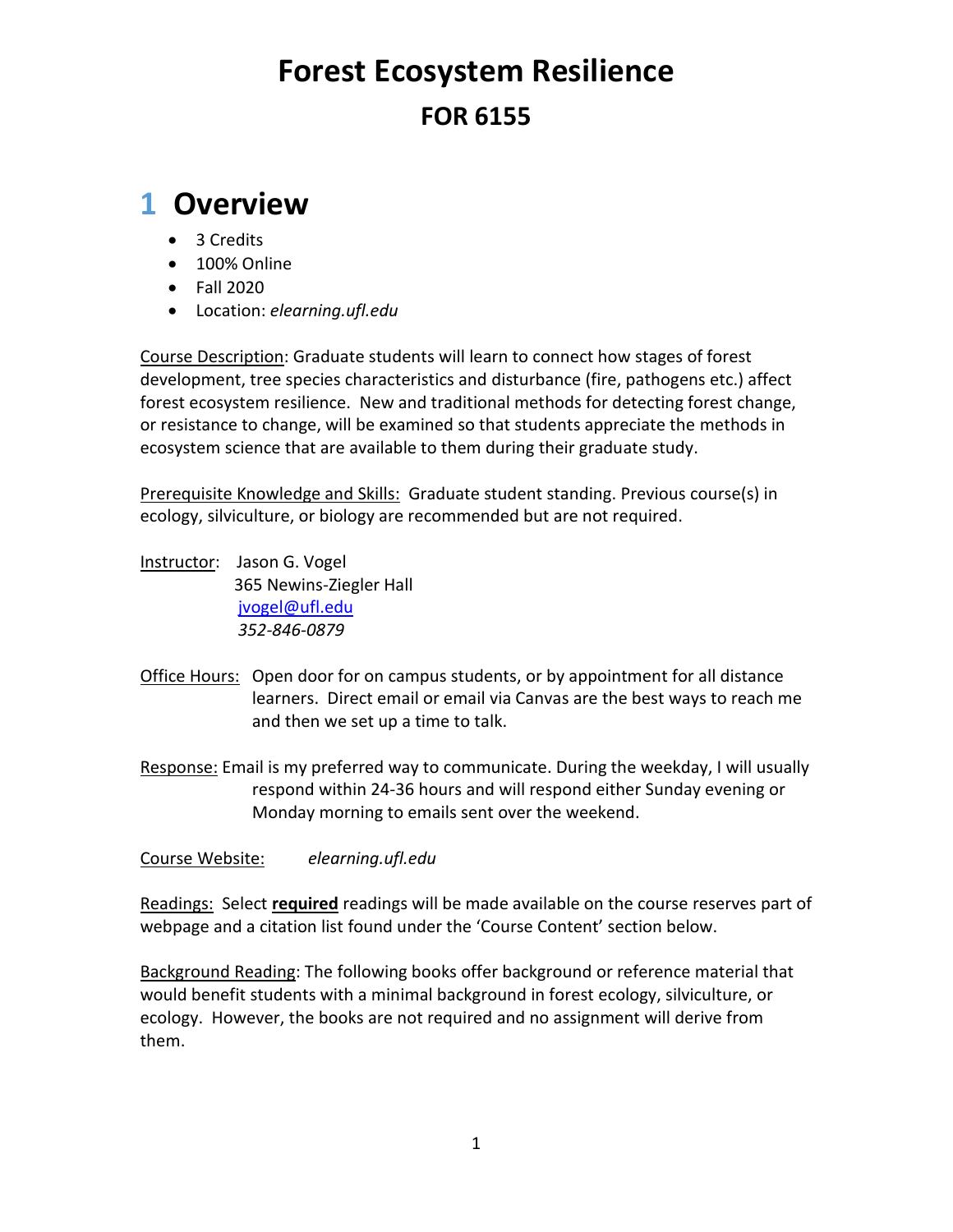#### *Forest Ecology/Silviculture*

*Smith, D.M., Larson B.C., Kelty M.J., and Ashton P.M.S. 2014. The Practice of Silviculture: Applied Forest Ecology.* Covers ecological terminology, concepts, and science at the intersection of forestry (silviculture) and ecology.

#### *Resilience theory*

*Walker, B. and Salt D. 2006. Resilience Thinking: Sustaining Ecosystems and People in a changing world***.** A layperson's primer on resilience theory.

#### *Complex adaptive systems/Resilience in Forest management*

*Messier, C.M., Puettman, K., and Coats D. 2013. Managing Forests as Complex Adaptive Systems: Building Resilience to the Challenge of Global Change.* Provides case studies of managing forest for resilience.

**Online Resource:** A fantastic resource is the *Silvics of North America* series (https://www.srs.fs.usda.gov/pubs/misc/ag\_654/table\_of\_contents.htm ) created by the U.S. Forest service. It covers the basic information (ecology, management, use) of all major tree species in the continental United States and Canada/Alaska. Much of its content has been incorporated into Wikipedia but the sourcing for information is better in this the original document.

## **2 Learning Outcomes**

Student Learning Outcomes (SLOs) related to this course are described below. **At the end of this course, each student will be able to:**

- 1) Critically evaluate the scientific literature, analyze and synthesize information, understand experimental and/or descriptive research methodologies, and effectively communicate scientific information about the controlling factors on forest change.
- 2) Describe and explain the theories and concepts of resilience theory and forest ecosystem health in a way that is relevant to the individualized focus of the student's research area and degree program.
- 3) Apply the social, economic, and ecological context of forest health and resilience to an abiotic disturbance or an insect/pathogen outbreak, and formulate management recommendations for preventing, responding, and restoring a forest in response to the disturbance.

# **3 Course Logistics**

This course is entirely web-based and students may access lectures, readings, and supporting materials as they become available each week in the Canvas environment.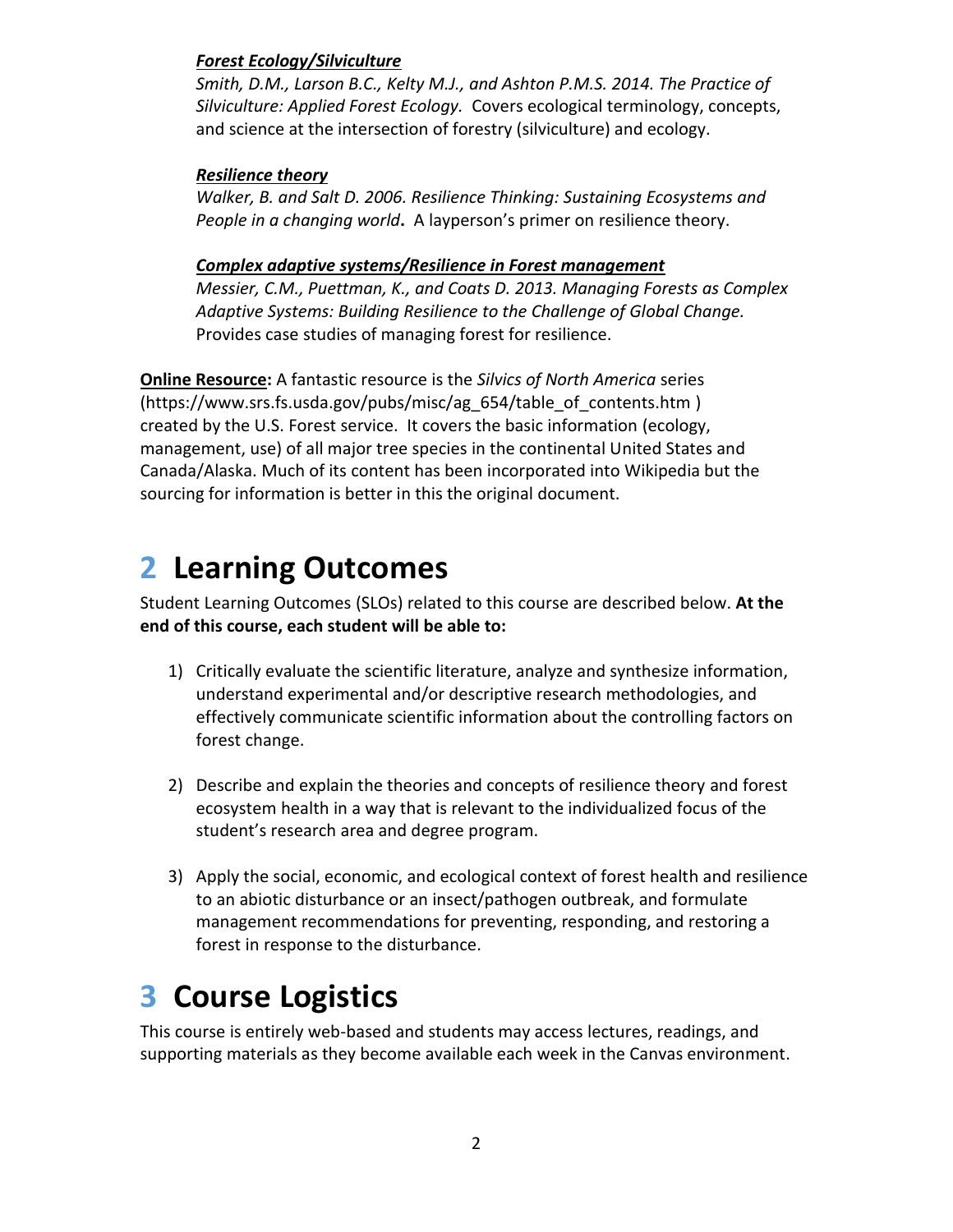Weekly learning modules consist of lecture(s), readings, supporting material, and a quiz. These are provided Sunday night online for each topic and are available the entire week. Learning modules build on previous modules so you should complete the learning modules in the order presented.

Each learning module has required readings beyond the lecture. This information will be covered on quizzes. All files will be made available for you to view on your computer, save, or print. There may be references to additional (optional) readings and resources if you desire further investigation of a topic. Other literature (journal articles and books) are often available online through UF libraries.

#### **Technology Requirements:**

- A computer or mobile device. A high-speed internet connection is recommended.
- A headset and/or microphone and speakers; a web cam is suggested.
- Latest version of web browser. Canvas supports only the two most recent versions of any given browser. [What browser am I using?](http://whatbrowser.org/)

#### *Grading Policies*

| <b>Assignment</b>            | Percentage |
|------------------------------|------------|
| <b>Quizzes</b>               | 25%        |
| Participation and Discussion | 35%        |
| Paper                        | 25%        |
| Paper review                 | 10%        |

### **3.1 Assignments & Deliverables**

**Exam:** There are no exams in this course.

**Quizzes:** Bi-weekly online quizzes will be made available during the semester. These will be short answer or multiple choice and will focus on the lectures and readings. Quizzes are designed to keep students up-to-date on important concepts introduced during class. They are available at the beginning of a week and through to the end of the week.

**Participation and Discussion:** This grade is made up of four parts.

**Part 1: Week 1 Course Mechanics Assignments.** Many of the assignments for this week are meant to organize the class (e.g. biography) and make sure everyone understands the syllabus and available resources. In total, these small assignments represent 5% of the course grade.

- a. **Post your biography in Discussions –**Tell your classmates and me about yourself. Feel free to post a picture of yourself or anything that you think reflects your interests (2%).
- b. **Create three slides related to a tree species or forest ecosystem type—**Ideally this assignment would be a species or forest ecosystem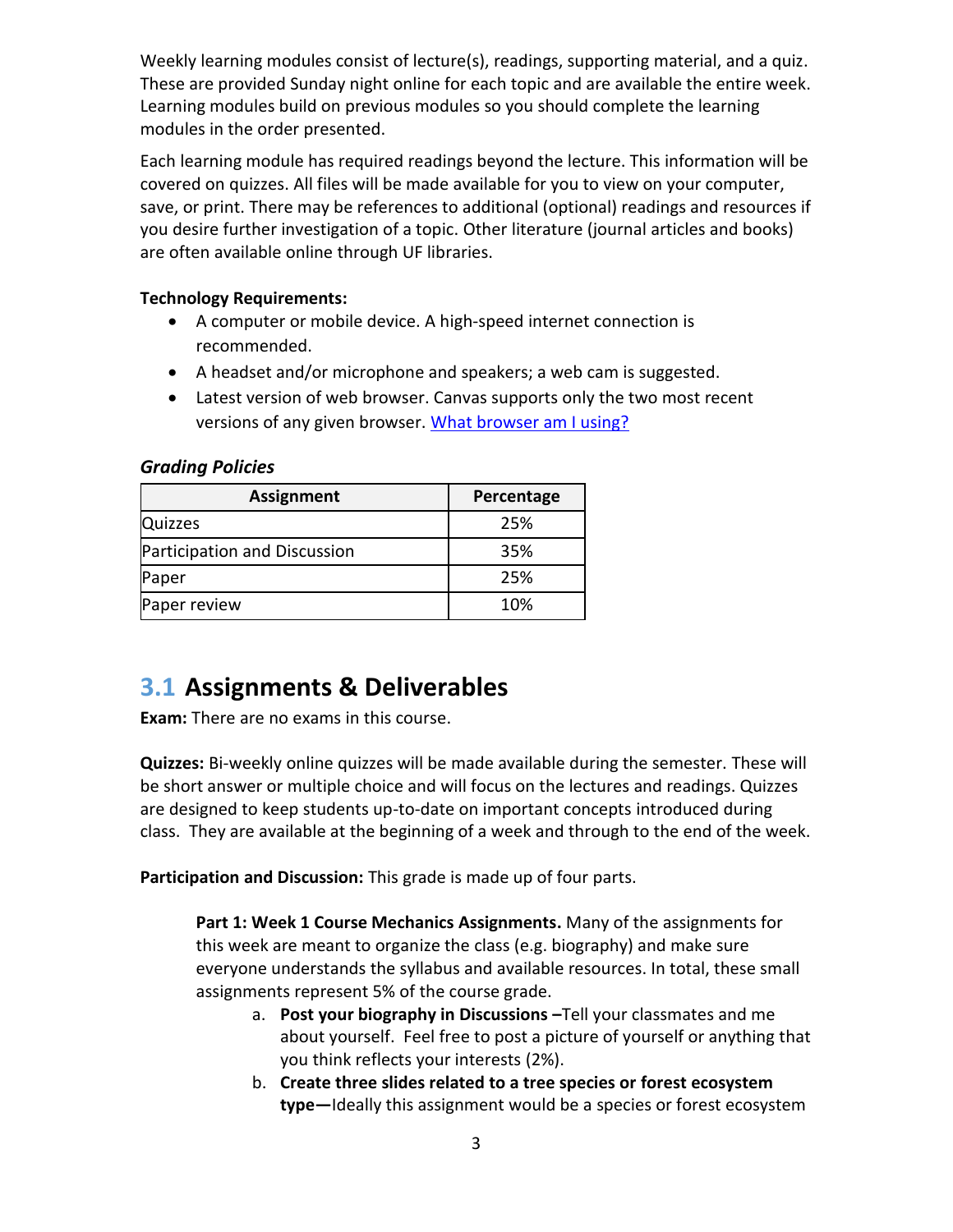type that is near where you live! **Go out and take a picture**. Even better if this is the species you will write your paper about. See "Introduction" lecture for hints and resources (1%).

- c. **Syllabus Quiz—**This is meant to get you to read the syllabus and take note of important sections (1%).
- d. **Respond to emailed/announcements "zoom quiz" poll** (1%). The poll is meant to determine optimal zoom meeting times.

**Part 2: Engage your classmates in the weekly online discussion**. You will respond to the instructor's or classmates guiding question and discuss the assigned articles. If you are having a difficult time deciding what to say about a series of articles, feel free to connect the ideas in the paper to another article you have read (and link to it) **or something you have observed in your local forests/ecosystems**. If you are still having trouble with this part of the assignment please let me know. (20%)

**Part 3: Lead 1-2 weeks of online discussion.** Beginning the third week of class, the students will lead the discussion on the papers for at least 1 week and potentially 2 weeks (depending on enrollment). I will provide an example of this in the first couple of weeks but leading means posting guiding questions and following up on questions from classmates. Students should supplement the required readings with at least one related scientific article of interest (5%).

#### **Part 4: Attend four of the six scheduled zoom meetings. (5%)**

Meeting times will be determined by the emailed zoom quiz poll.

**\*Everyone should attend the first meeting. I will cover the syllabus and any questions about the course. If there is no way you can attend the designated time, then please view the recorded zoom session.** 

I will use the zoom meetings to bring attention to anything important that has come up in discussion or in questions from students. It is also a way to keep in touch.

**Paper:** Students will write the equivalent of a scientific review paper on a topic of choice related to the course material (est. 10-15 pp. without references). Sections are due throughout semester. Sections will be cumulative but paper reviews by other students and myself will be done on each of the sections. Comments will be returned within 1 week of paper section submission.

- o **Introduction:** Description of species or forest ecosystem type (est. 3-6 pp).
- o **Factor(s) that Affect Resistance/Resilience of Species/System (**est. 1-2 pp)
- o **Methods of Monitoring/Measurement** (est. 2-4 pp.)

o **Proposed Management Scheme to Build Resistance or Resilience** (2-5 pp).

o Revise (if needed or desired) and Resubmit final paper.

A more detailed description of this assignment is found in the "Paper Assignment" folder.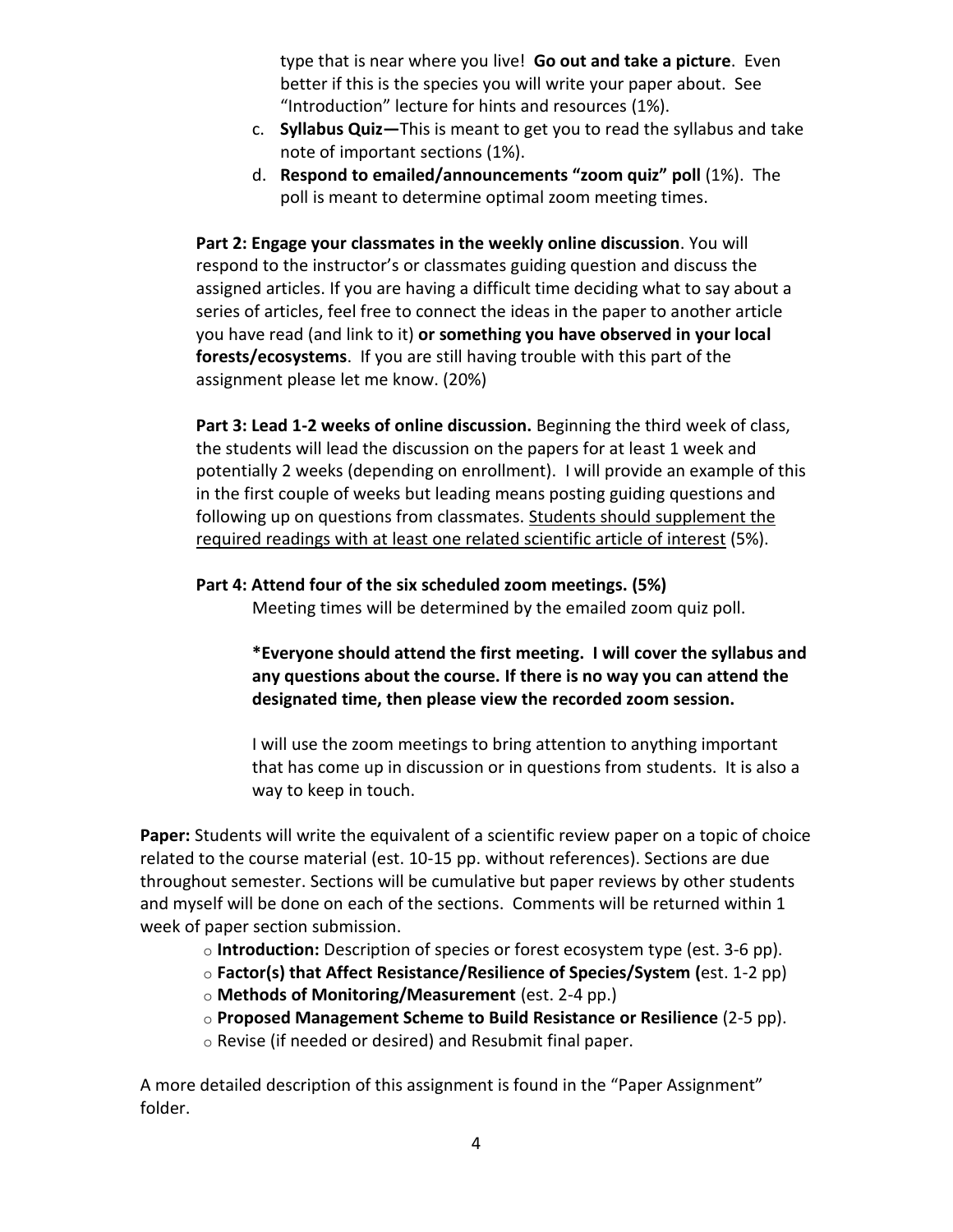#### **POINTS BREAKDOWN AND SLO ASSESSMENT**

- Posting biography, tree species/forest ecosystem type and threats, syllabus quiz, respond to 'quiz' on Zoom times (50 pts).
- Discussion responses are worth 15 points each week (190 pts). SLO 1 is assessed with Discussion.
- Quizzes are 35-45 pts each. They are timed to occur every two weeks (250 pts). SLO 2 is assessed with the Quizzes.
- Serving as Discussion Lead and posting a new paper (50 pts). This might be serving 2x for 25 pts each or 1x for 50 pts. SLO 1 and 2 are assessed with this assignment.
- Attend 4 of 6 zoom meetings (50 pts).
	- o Help with Zoom here:<https://video.ufl.edu/conferencing/zoom/>
- Paper (250 pts). SLO 3 is assessed with this assignment.
	- o Introduction (75 pts)
	- o Factor(s) that Affect Resilience of Species/System (50 pts)
	- o Methods of Monitoring/Measurement (75 pts)
	- o Proposed Management Scheme to Build Resistance or Resilience (25 pts)
	- o Revised and Resubmit (25 pts)
- Paper section peer review. You will only review sections and not the final paper (25 pts / each, 100 pts total).

### **3.2 Grades & Grading Scale**

Rounding example: A grade of 91.45 is rounded to 92 for final grade.

**Grading Scale (%)** A 92-100 A- 90-91.99 B+ 85-89.99 B 80-84.99 C+ 75-79.99 C 70-74.99 D+ 65-69.99 D 60-64.99  $E < 60$ 

For information on current UF policies for assigning grade points, see <https://catalog.ufl.edu/ugrad/current/regulations/info/grades.aspx>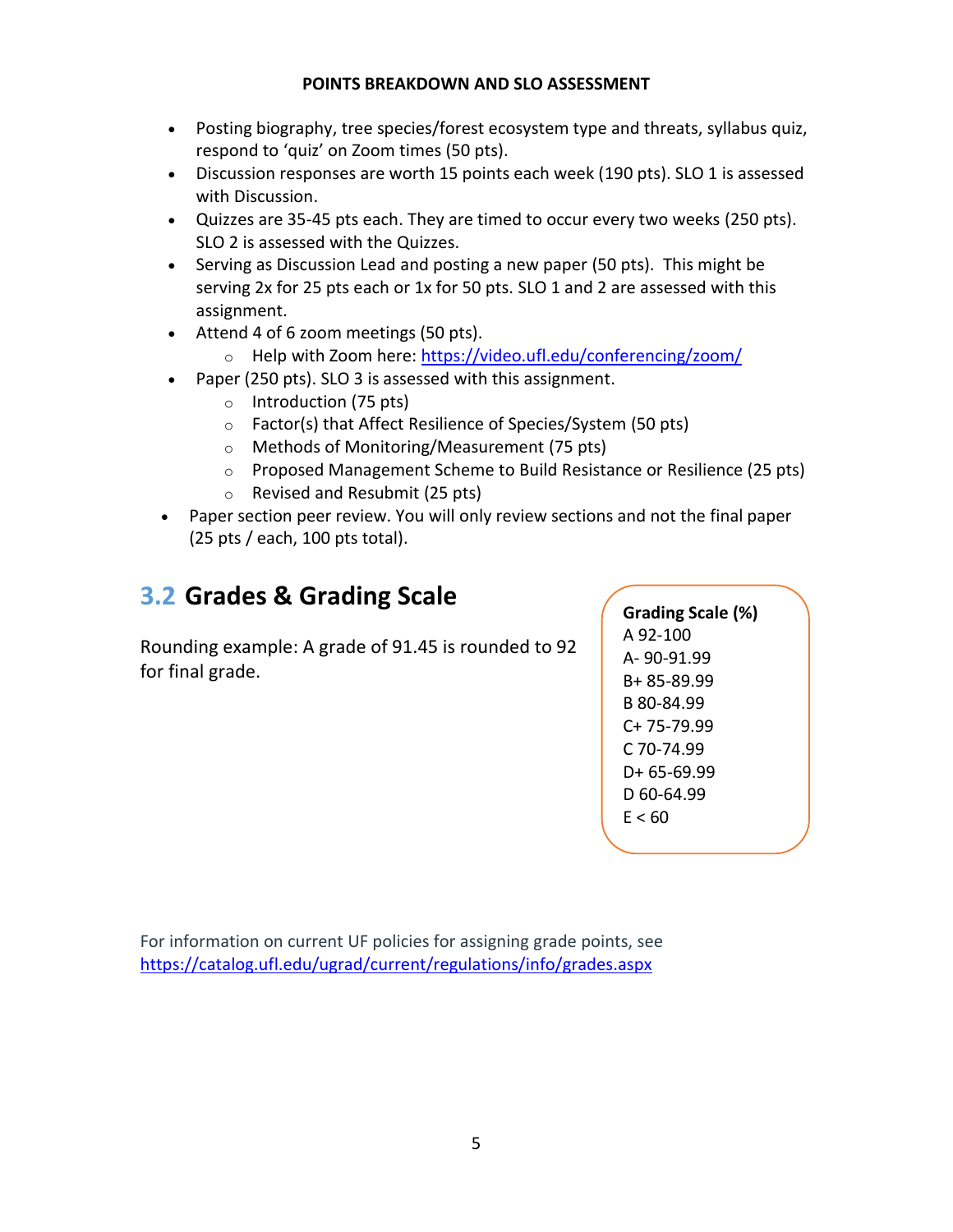# **4 Course Content**

**Learning modules (week), assignments, and readings.** I recommend you read the articles in order for a given week (example read Holling and then May in week 2).

| Week                                                                                                      | <b>Topic</b>                              | <b>Assignment Due + Date</b>     |                        | Reading(s)                  |  |  |
|-----------------------------------------------------------------------------------------------------------|-------------------------------------------|----------------------------------|------------------------|-----------------------------|--|--|
| 1                                                                                                         | Course Introduction                       | Post biography / Tree or Forest  |                        | Review Syllabus and         |  |  |
|                                                                                                           |                                           | type selection / Syllabus Quiz / |                        | <b>Introductory Lecture</b> |  |  |
|                                                                                                           |                                           | Zoom time quiz                   |                        |                             |  |  |
| $\overline{2}$                                                                                            | A brief history of ecosystem              | Discussion 1                     | Holling 1973; May 1977 |                             |  |  |
|                                                                                                           | resilience and systems thinking           | (First comments due)             |                        |                             |  |  |
| 3                                                                                                         | A review of how forests (and              | Discussion 2                     | Due 9/12               | Oliver 1980; Lorimer        |  |  |
|                                                                                                           | trees) establish, grow and die            | Quiz 1                           | Due 9/13               | 1980; Waring 1987           |  |  |
| 4                                                                                                         | Traditional methods for detecting         | Discussion 3                     | Due 9/19               | Hall et al. 2002; Henry     |  |  |
|                                                                                                           | and understanding change in               |                                  |                        | and Swan 1974; Phillips     |  |  |
|                                                                                                           | forests                                   |                                  |                        | et al. 1998;                |  |  |
| 5                                                                                                         | New methods for detecting and             | Discussion 4                     | 9/26                   | FIA factsheet;              |  |  |
|                                                                                                           | understanding change in forests           | "Introduction"                   | 9/26                   | McDowell et al. 2015;       |  |  |
|                                                                                                           |                                           | Quiz 2 (short)                   | 9/25                   | Sarris et al. 2013          |  |  |
| 6                                                                                                         | Drivers of change, resilience, and        | Discussion 5                     | 10/3                   | Halpern 1988; Vale et       |  |  |
|                                                                                                           | resistance in forests                     | Peer review                      | 10/3                   | al. 2001                    |  |  |
| $\overline{7}$                                                                                            | Pathways to a new forest                  | Discussion 6                     | 10/10                  | Millar and Stephenson       |  |  |
|                                                                                                           | ecosystem: Climate                        | <b>Paper Section</b>             |                        | 2015; Allen et al. 2014;    |  |  |
|                                                                                                           |                                           | "Factors that affect             |                        |                             |  |  |
|                                                                                                           |                                           | resistance/resilience"           | 10/10                  |                             |  |  |
|                                                                                                           |                                           | Quiz 3                           | 10/9                   |                             |  |  |
| 8                                                                                                         | Pathways to a new forest                  | Discussion 7                     | 10/17                  | Johnstone et al. 2010;      |  |  |
|                                                                                                           | ecosystem: Disturbance regimes            | Peer review                      | 10/17                  | Gilliam and Platt 1999;     |  |  |
|                                                                                                           |                                           |                                  |                        | Enright et al. 2015         |  |  |
| 9                                                                                                         | Pathways to a new forest                  | 10/24<br>Discussion 8            |                        | Sullivan et al. 2013;       |  |  |
|                                                                                                           | ecosystem: Soil, Insects, and             | "Methods of Monitoring /         |                        | Anderegg et al. 2015;       |  |  |
|                                                                                                           | Pathogens                                 | Measure"                         | 10/24                  | Santini et al. 2013         |  |  |
|                                                                                                           |                                           | Quiz 4 (short)                   | 10/23                  |                             |  |  |
| 10                                                                                                        | Socio-Ecological Resilience and           | Discussion 9                     | 10/31                  | Spies et al. 2014;          |  |  |
|                                                                                                           | Forests                                   | Peer feedback                    | 10/31                  | Cumming et al. 2013         |  |  |
|                                                                                                           |                                           |                                  |                        |                             |  |  |
| 11                                                                                                        | <b>Formulating Adaptive Forest</b>        | Discussion 10                    | 11/07                  | Lindenmayer et al.          |  |  |
|                                                                                                           | <b>Management Plans: Naturally</b>        | Quiz 5                           | 11/13                  | 2016; Franklin et al.       |  |  |
|                                                                                                           | regenerated forests                       |                                  |                        | 2007; Churchill et al.      |  |  |
|                                                                                                           |                                           |                                  |                        | 2013                        |  |  |
| 12                                                                                                        | Forest Management Plans for               | Discussion 11                    | 11/14                  | D'Amato et al. 2013;        |  |  |
|                                                                                                           | <b>Health and Resilience: Plantations</b> | "Management Scheme" 11/21        | Wingfield et al. 2015  |                             |  |  |
| 13                                                                                                        | Review of material                        | Discussion 12                    | 11/21                  | TBD                         |  |  |
|                                                                                                           |                                           | Peer feedback                    | 11/28                  |                             |  |  |
|                                                                                                           |                                           | Final paper*                     | 11/28                  |                             |  |  |
| 14                                                                                                        | No Class Thanksgiving week                | No Discussion                    |                        | No readings                 |  |  |
| 15                                                                                                        | Putting the pieces together               | Discussion 13                    | 12/05                  | Millar et al. 2007;         |  |  |
|                                                                                                           |                                           | <b>Final Revised Paper</b>       | 12/08                  | Shiffley et al. 2017        |  |  |
| *The final paper is not a new product but an opportunity to address all comments. I will look at this and |                                           |                                  |                        |                             |  |  |
| return if I think it can improve. Otherwise, I think you can send back to me as a final paper on week 15. |                                           |                                  |                        |                             |  |  |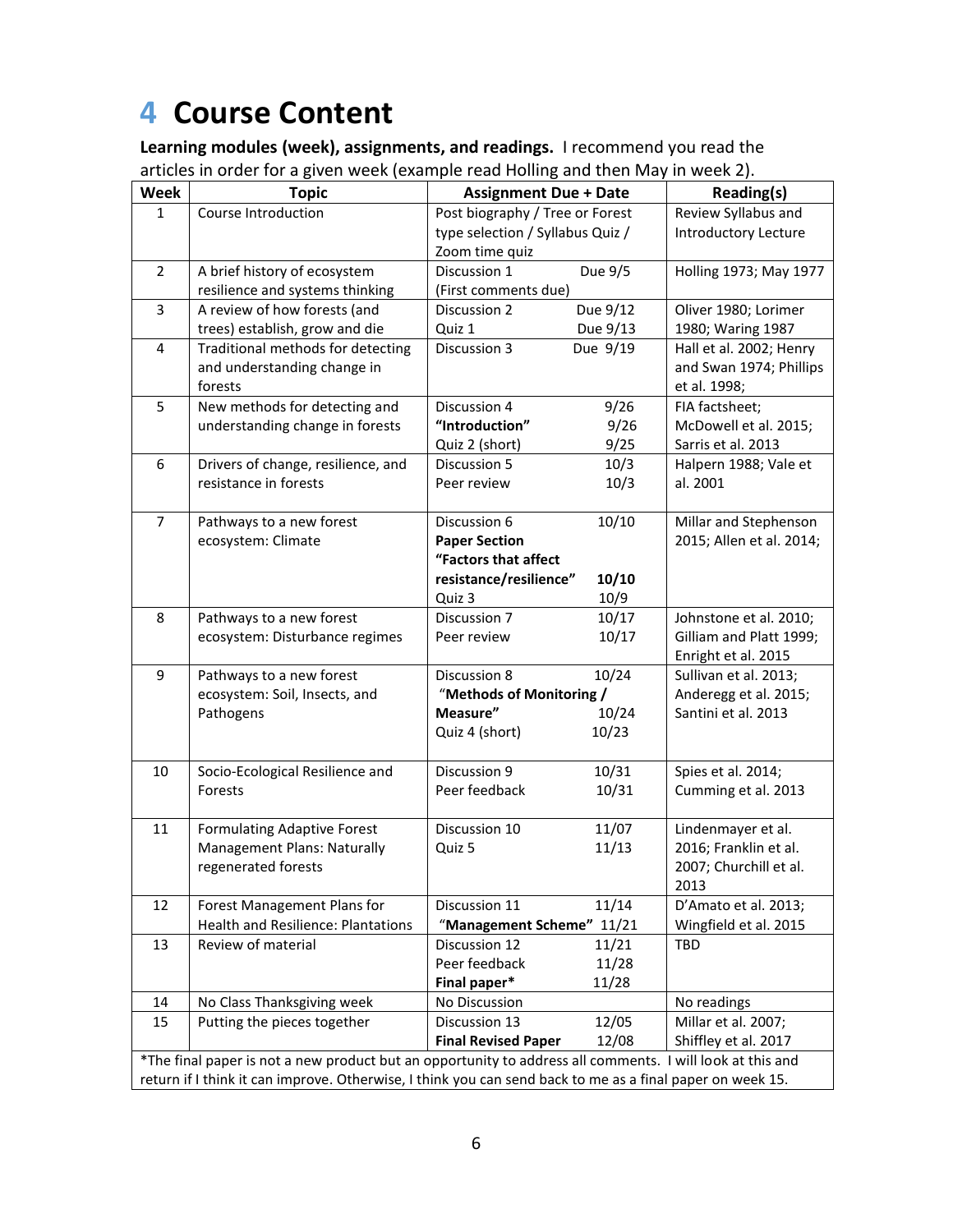## **6 Policies and Requirements**

This syllabus represents current plans and objectives for this course. As the semester progresses, changes may need to be made to accommodate timing, logistics, or to enhance learning. Such changes, communicated clearly, are not unusual and should be expected.

### **6.1 Late Submissions & Make-up Requests**

It is the responsibility of the student to access on-line lectures, readings, and quizzes, and to maintain satisfactory progress in the course.

Computer or other hardware failures, except failure of the UF e-Learning system, will not excuse students for missing assignments. Any late submissions due to technical issues MUST be accompanied by the ticket number received from the Helpdesk when the problem was reported to them. The ticket number will document the time and date of the problem. You MUST e-mail your instructor within 24 hours of the technical difficulty if you wish to request consideration.

For computer, software compatibility, or access problems call the HELP DESK phone number—352-392-HELP = 352- 392-4357 (option 2).

Requirements for class attendance, assignments and other work are consistent with university policies that can be found at:

<https://catalog.ufl.edu/ugrad/current/regulations/info/attendance.aspx>

### **6.2 Semester Evaluation Process**

Student assessment of instruction is an important part of efforts to improve teaching and learning.

**At approximately the mid-point of the semester**, the School of Forest Resources & Conservation will request anonymous feedback on student satisfaction on various aspects of this course. These surveys will be sent out through Canvas and are not required, but encouraged. This is not the UF Faculty Evaluation!

**At the end of the semester**, students are expected to provide UF with feedback on the quality of instruction in this course using a standard set of university and college criteria (UF Faculty Evaluations). These evaluations are conducted online at [https://evaluations.ufl.edu.](https://evaluations.ufl.edu/) Evaluations are typically open for students to complete during the last two or three weeks of the semester; students will be notified of the specific times when they are open. Summary results of these assessments are available

to students at [https://evaluations.ufl.edu/results.](https://evaluations.ufl.edu/results)

### **6.3** Netiquette: Communication Courtesy

All members of the class are expected to follow rules of common courtesy in all email messages, threaded discussions and chats. Failure to do so may result in loss of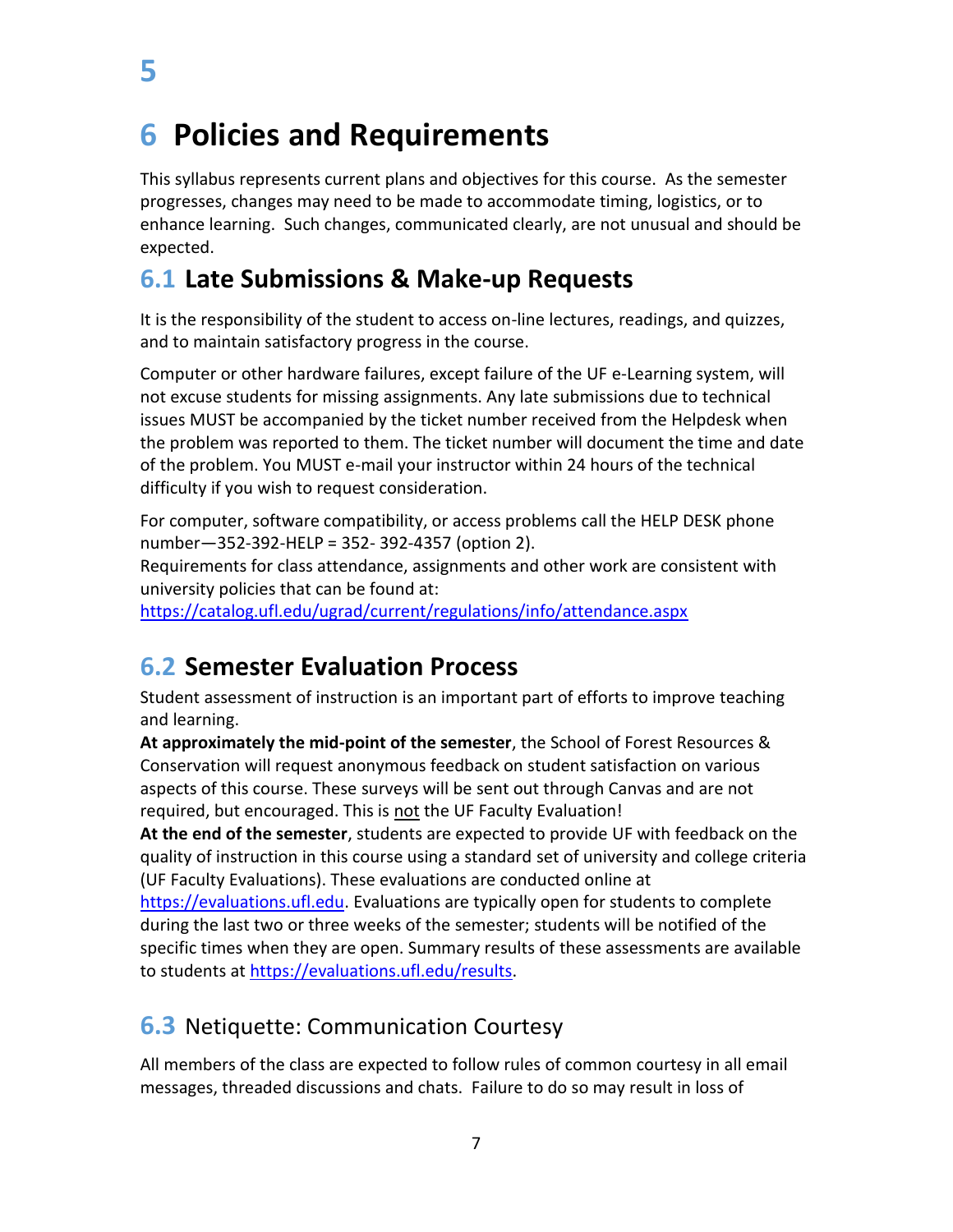participation points and/or referral to the Dean of Students' Office. <http://teach.ufl.edu/docs/NetiquetteGuideforOnlineCourses.pdf>

## **6.4 Academic Honesty Policy**

As a student at the University of Florida, you have committed yourself to uphold the Honor Code, which includes the following pledge: *"We, the members of the University of Florida community, pledge to hold ourselves and our peers to the highest standards of honesty and integrity.*"

You are expected to exhibit behavior consistent with this commitment to the UF academic community, and on all work submitted for credit at the University of Florida, the following pledge is either required or implied*: "On my honor, I have neither given nor received unauthorized aid in doing this assignment."*

It is assumed that you will complete all work independently in each course unless them instructor provides explicit permission for you to collaborate on course tasks (e.g. assignments, papers, quizzes). Furthermore, as part of your obligation to uphold the Honor Code, you should report any condition that facilitates academic misconduct or appropriate personnel. It is your individual responsibility to know and comply with all university policies and procedures regarding academic integrity and the Student Honor Code. Violations of the Honor Code at the University of Florida will not be tolerated. Violations will be reported to the Dean of Students Office for consideration of disciplinary action. For more information regarding the Student Honor Code, please see: [http://www.dso.ufl.edu/sccr/process/student-conduct-honor-code.](http://www.dso.ufl.edu/sccr/process/student-conduct-honor-code)

### **6.5** University Policy on Accommodating Students with Disabilities:

Students requesting accommodation for disabilities must first register with the Dean of Students Office [\(http://www.dso.ufl.edu/drc/\)](http://www.dso.ufl.edu/drc/). The Dean of Students Office will provide documentation to the student who must then provide this documentation to the instructor when requesting accommodation. You must submit this documentation prior to submitting assignments or taking the quizzes. Accommodations are not retroactive, therefore, students should contact the office as soon as possible in the term for which they are seeking accommodations.

### **6.6 Software Use**

All faculty, staff and students of the university are required and expected to obey the laws and legal agreements governing software use. Failure to do so can lead to monetary damages and/or criminal penalties for the individual violator. Because such violations are also against university policies and rules, disciplinary action will be taken as appropriate.